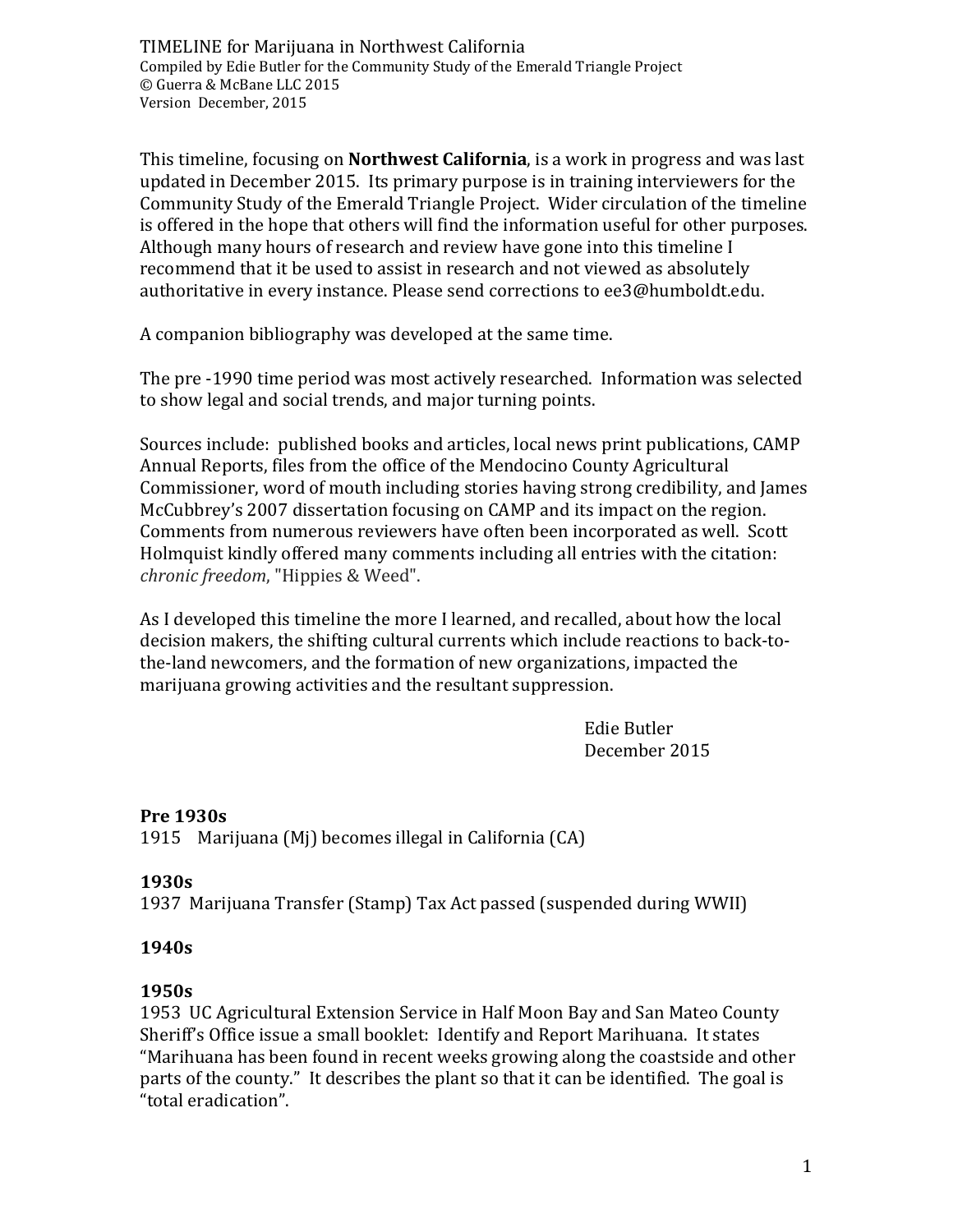Late 1950s Stories of a few Arcata High School students growing Mj for own use

#### **1960s**

Marijuana sales in Humb Co – imported from Mexico; generally sold by the ounce

1960 Eugene Crawford arrested in McKinleyville for cultivation of Mj

Arrests increase especially toward the end of the decade and occurred throughout Humboldt County, probably other NW CA counties too

late 1960s Back to the Landers start to move into region's more rural areas

1968 (May 28 ) Humboldt State chapter of the Ad Hoc Committee for the Reform of Marijuana Laws will hold a public forum at the First Presbyterian church in Eureka. HSU professors Fred Cranston and Charles Bush (and others from HSU) to present pro-marijuana opinions. (*Lumberjack* ; April 26, 1968)

1969 Operation Intercept (announced by Nixon in Sept. ) ; effort to reduce Mj entering the US from Mexico; problems at border, formal effort ceased after 20 days because of excessive delays at border crossings

### **1970s**

Early – mid 1970s More Back to the Landers move to the region's more rural areas

1970 Marijuana included in Schedule 1 of Controlled Substances Act

1970 Comprehensive Drug Abuse Prevention and Control Act of 1970 enacted

1970 (Oct 4) Humboldt County Sheriff, Larry Lema, kills Patrick John Berti in Ferndale near two Mj plants that were owned by Don Richardson using seeds he brought from Vietnam. Jack McCanless is prosecuted for Mj possession re: the two plants.

1971 (date range not researched) Charles Thomas is Justice of the Peace in Garberville (later becomes Humboldt Co Superior Court judge). He is more tolerant of newcomer back-to-the–landers than other officials.

1971 "War on Drugs" label comes into use

1972 FBI kills Dirk Dickerson in Pratt Mt. area in misguided/misinformed drug raid; no Mj or other drugs found and no drug lab found (*Rolling Stone* article; May 24, 1973). Dickerson later acknowledged to be LSD and PCP producer on good terms with other back-to-land hippies. (*Big Drug Factory – Unfound* book; *chronic freedom* series, 2010.)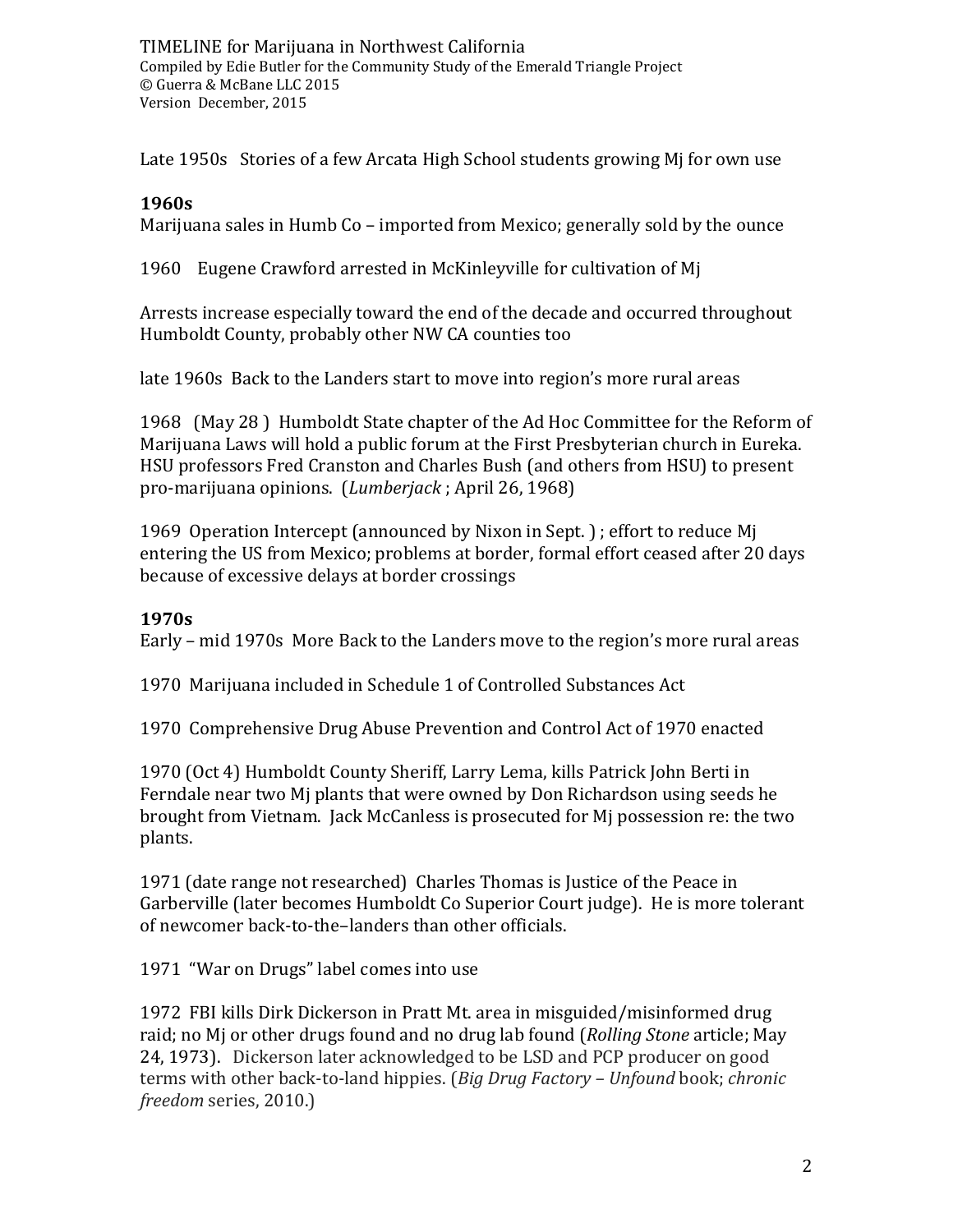1972 – California Marijuana Initiative defeated.

1972 – Southern Humboldt vote stops recall of Judge Charles Thomas and the election of Supervisor Raul Murguia. (*chronic freedom*, "Hippies & Weed" p. 160.)

1974 – Midwives and other alternative health advocates, began work that lead to Redwoods Rural Health Center, first opened in a Redway storefront until moving to its own building in 1989. One of first midwives was a man, Bill Fischer. Others, Lorraine Carolan, Allison Osborn, Becca Sherannian and Kate McGuire. (*chronic freedom*, "Hippies & Weed" section, p 28.)

1975 – Garberville Volunteer Fireman's Hall rented to produce events for back-tothe-landers. It becomes a public meeting place for back-to-the-landers.

1975 – Beginnings School in Briceland. Its Octagon building (1978) along with Mateel Community Center became one of the hill people's main gathering locals for events. (*chronic freedom*, "Hippies & Weed" section, p 29.)

1975 Robert Cogen moves to Humboldt Co, Weitchpec area, and practices law in Eureka, defending persons charged with drug law violations. Building Inspector attempted to cite Cogen for not having a building permit and that leads him into working with owner builders and United Stand.

1972-1975? Migration from different areas of Humboldt. Co. and beyond to Denny area, often onto mining claims in the national forest. Many newcomers moved to Humboldt and Mendocino counties with some eventually finding their way to the New River watershed. The first ones to move there were part of the Back to the Land movement but later others moved there specifically to grow Mj. Those newcomers met hostility from USFS personnel and from some, but not all, locals. Challenges to mining claims started immediately by USFS. Herbicide spraying by USFS became an issue as children were born with problems, cleft palettes in particular (report of that birth defect not fully researched). Legal pressure and eventual eviction by USFS caused many newcomers to opt for ways to go on growing Mj rather than continuing to challenge to the federal government's actions.

Mid-late 1970s Marijuana Eradication Team (MET) formed in Humboldt County (and surrounding counties??)

1975 "Flyover Program", aerial detection of MJ using fixed wing aircraft starts in Humboldt County (and probably in surrounding counties); promoted by narcotics officer Chris Thiel. Helicopters used later (esp. by CAMP)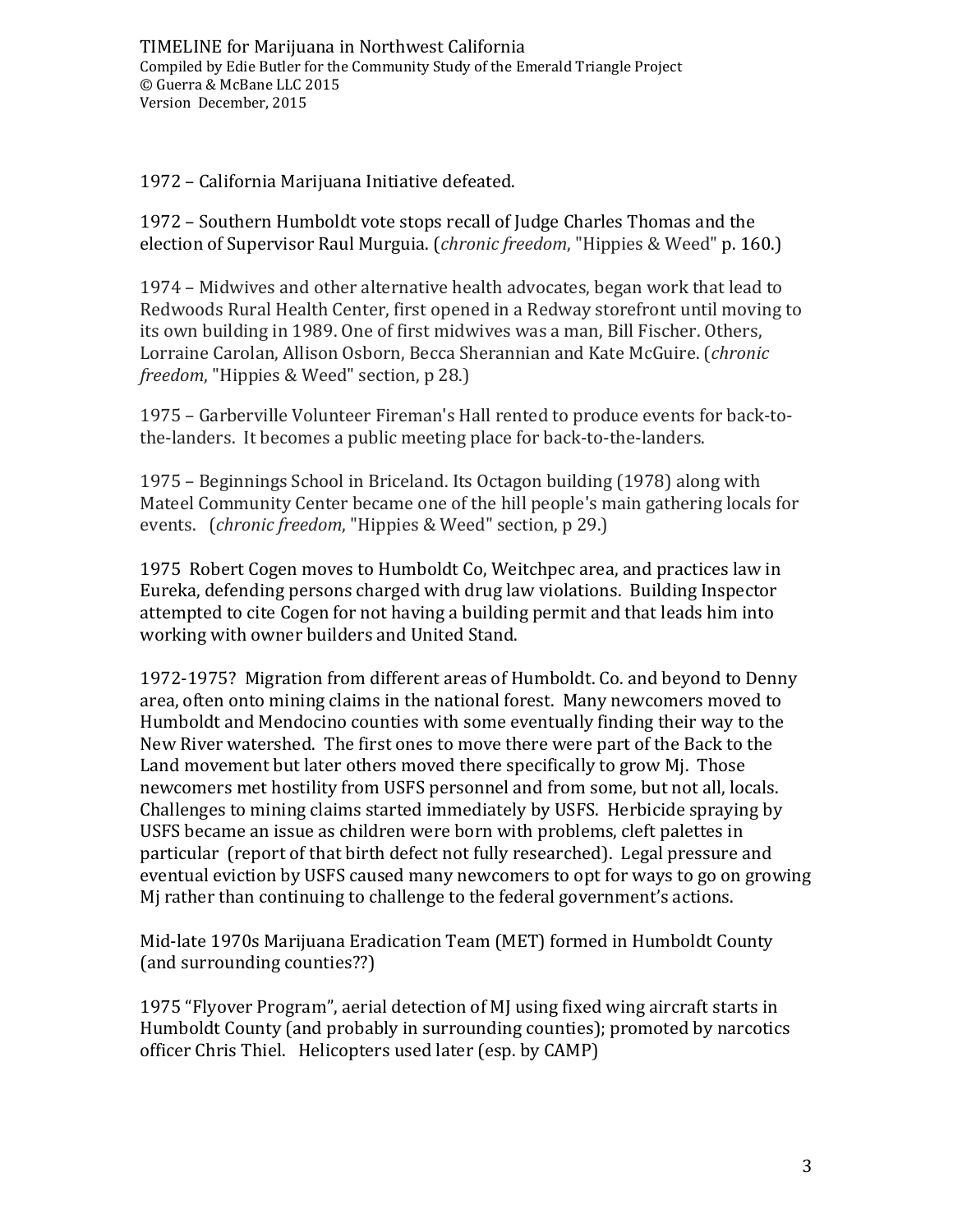Building code enforcement targets back-to-the-land residents and owner builders everywhere in Humboldt and Mendocino counties

1975 United Stand forms in Humboldt and Mendocino counties (maybe more) to advocate for needs of rural owner builders and to challenge the Uniform Building Code as it was being enforced by county officials. Also promoted a process for permitting for rural owner builders (Class K in Mendo Co) and a modified building code.

1975 Straight Arrow Coalition formed – a pro-logging, anti CEQA organization promoting private property rights and acting to "protect constitutional rights for all the people".

mid 1970s Sinsemilla being grown, first for own use, then as a small cash crop

1976 CA enacts law specifying that possession of less than 1 oz. of Mj would be an "infraction" with maximum penalty of \$100 plus \$25 assessment.

1977-Spring – Mary Anderson and Paul Encimer establish Southern Humboldt No Mendocino back-to-the-land community newspaper, *Star Root.*

1977 Environmental Protection Information Center (EPIC) founded in southern Humb Co. and initial activities challenge the timber industry and CA Dept. of Forestry

1977 Aerial surveillance legality challenged (by Robert Cogen and Thomas Petersen) in Humboldt County court (in more than one case) as part of defense strategy against Mj charges

1978 US promotes (and provides) paraquat (herbicide) for Mexican government to spray on Mj plants in Mexico. US Mj smokers become concerned about health problems if smoking Mj from Mexico

1978 Sinsemilla Strike Force funded by federal money

1978 – Fred Bauer, Peter Childs and Jimmy Durschlag begin work to establish an independent community radio station that finally went on the air as KMUD in 1987. (*chronic freedom*, "Hippies & Weed" section, p 31).

1978? Effort to liberalize Mj laws fails in CA legislature

late 1970s? Infa red photography used to sense heat sources (and possibly a signature given off by marijuana plants)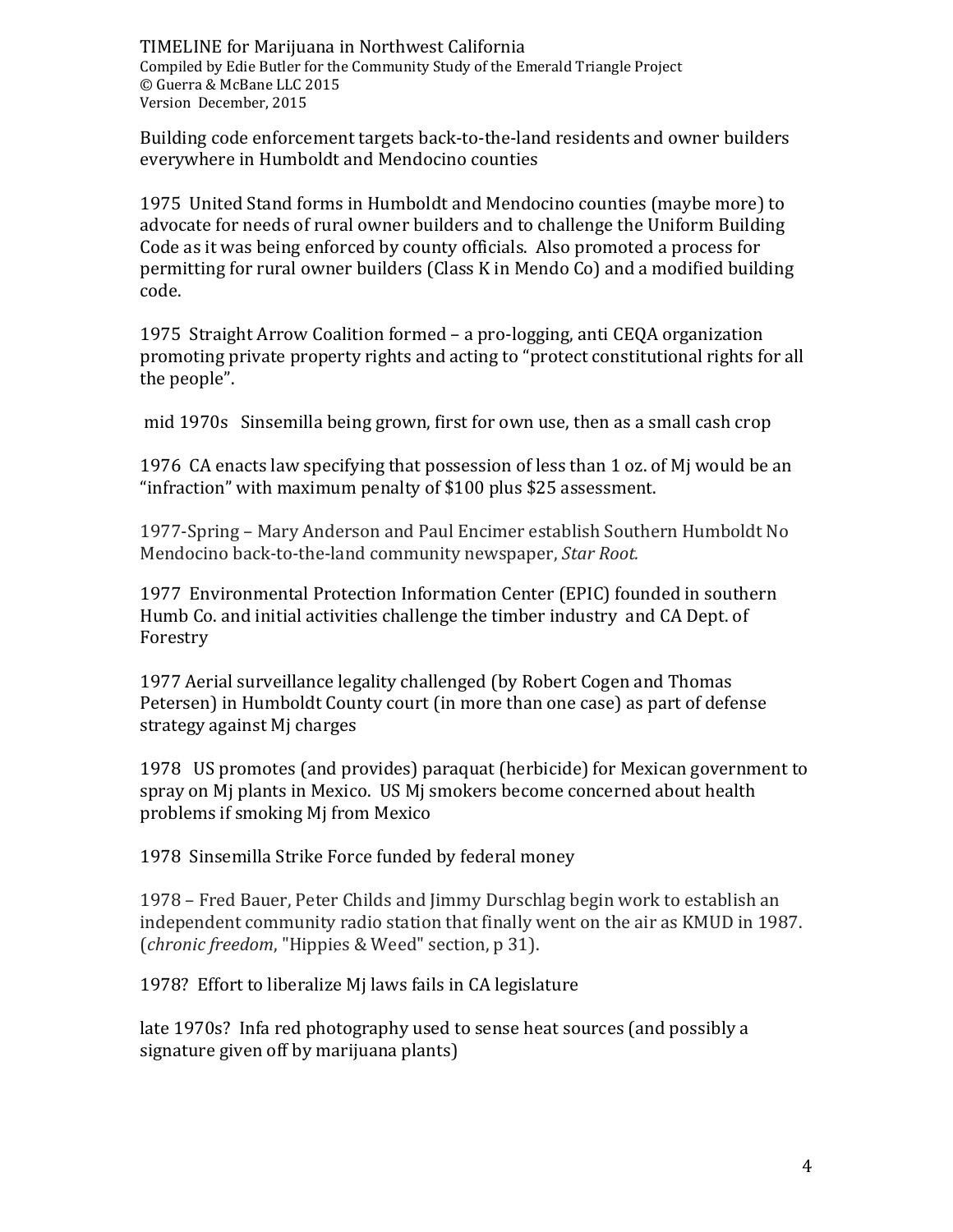1977 or 1978 Many bales of Mj wash up on the north end of the Lost Coast beach. Knowledge of the event spread by rumors for years. Bear Harbor's use as an offloading spot for imported Mj is documented by Peter Maguire and Mike Ritter in *Thai Stick: Surfers, Scammers, and the Untold Story of the Marijuana Trade.* 

1977 -1978 "Species defense" in Humboldt County court by Robert Cogen defending Steven Ball who was arrested in 1977?, appearing before Judge Thomas. Challenge continued through 1978: CA code specified Cannabis sativa was illegal and Cogen claimed that did not include Cannabis indica. District Attorney DePaoli and staff argue that a CA appellate court has already ruled that the "legislative intent" of the CA law was to include all Mj plants that contained THC. Judge Thomas dismisses charges due to species matter and DA DePaoli does not appeal the decision.

1979 – Mateel Community Center established with purchase of Fireman's Hall from Fire Department. Star Root, November 16, 1979, p. (*chronic freedom*, "Hippies & Weed" section, p 110).

1979 – Deerhawk's "Name Offering" poem coining "Mateel" read by him at Fireman's Hall meeting. Published Star Root #28 July 1, 1979 signed Jim Ekedal, p. 3. (*chronic freedom*, "Hippies & Weed" section, p 106).

1979 (June) Citizen initiated ballot measure to stop aerial spraying of herbicide in Mendocino County passed

1979 Humboldt County Bd of Supervisors rejects federal grant of nearly \$20,000 to Sinsemilla Task Force. Official reaction from Sherriff and deputies was that they were displeased with the Board's action. Informal reports (in 2105) include information that Sherriff Cox did not want federal monies and the interference with local police independence that comes with the money. Other grant monies for Mj eradication are accepted. Sherriff Cox estimated the value of Humb Co's Mj crop was \$30 million. Other estimates were \$186 million - \$1billion. (T/S Oct 11, 1979)

#### **1980s**

1980 For the 1979 Annual Report Mendocino County Agriculture Commissioner Ted Erikson noted the value of Mj produced in that county at \$90 million. Del Norte County's Agriculture Commissioner, L.J. Garrett, did the same noting the value as \$2.1 million. Trinity County's Commissioner, Paul E. Smith, noted the value of Mj as \$3,900,000. That is the only year that Mj is noted as a crop in the Annual Reports because of strong objections from some county and state government officials. However the Trinity County 1980 Annual Report had a large drawing of a Mj leaf on its cover though the only mention of Mj/Sinsemilla in the report was the notation that the omission of Mj was one thing that was different from the 1979 report.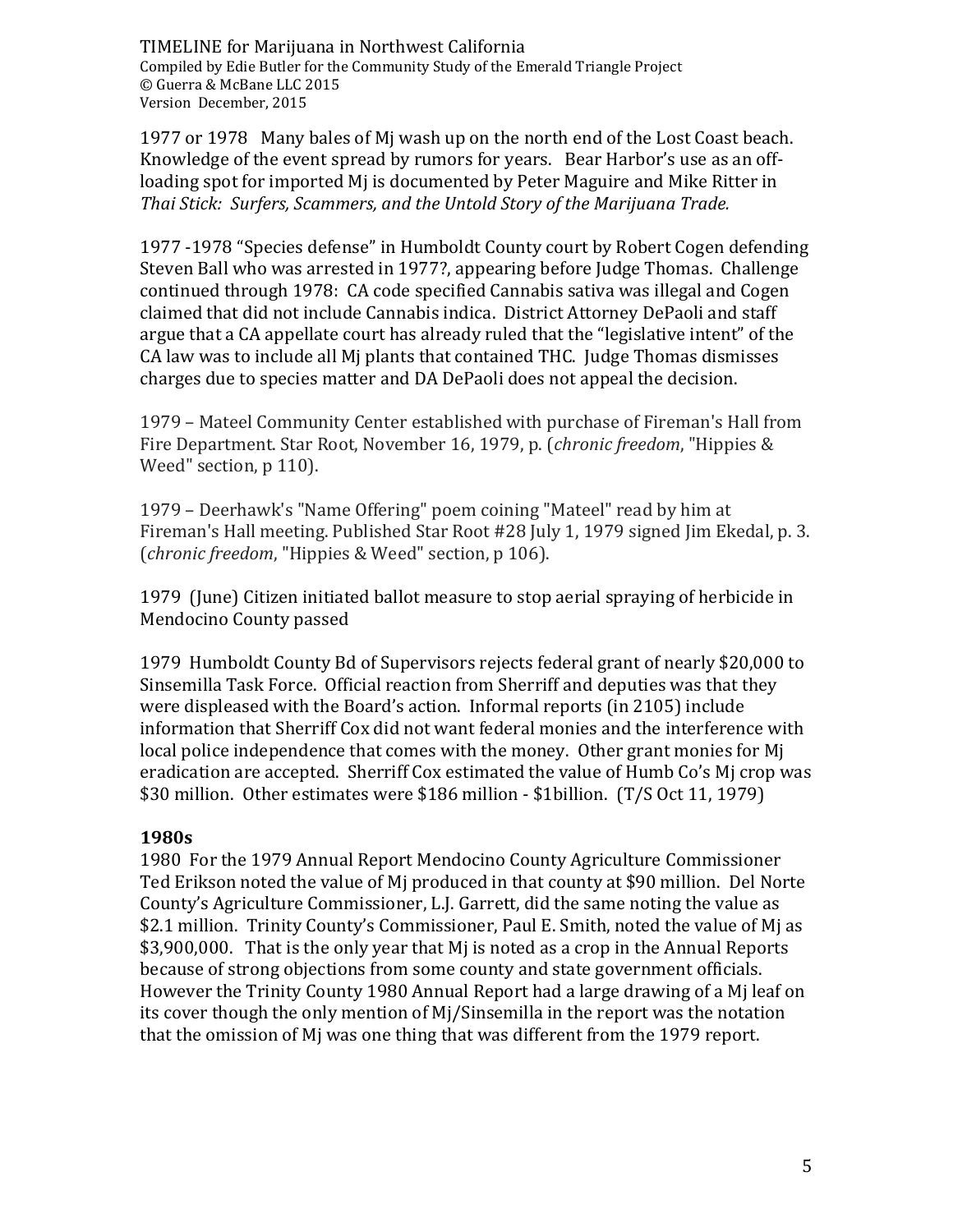1980 U.S. News & World Report; May 19 issue has 2 page article about Mj in NW CA. Impact on economy and real estate values, tolerance by large portion of citizens and elected officials, frustrations of law enforcement all noted

1980 Birth of "Mateel Nation" by Mateel Community Center founders who cite establishment of Redwoods Rural Health Center, Southern Humboldt Working Together, Forest and Lumber Products Co-op, Mateel Community Credit Union, Beginnings, and other schools. "Birth of a Nation"; *Star Root* Vol II #1,p. 1; February 1980.

1980 – Mateel Community Credit Union established by hippies, by the end of first year name changed to be more welcoming to non-hippie communities, to what it's remained, Community Credit Union of Southern Humboldt (CCUSH).

1980 – KERG, 50k watt commercial station seeks to serve new settlers

1980 – Southern Humboldt Pure Schmindt Players perform "Vibram Soul" at Life Oak Theater in Berkeley, among other venues, spreading the story of pot growing hippies in Northwestern California. (*chronic freedom*, "Hippies & Weed" section, p 186.) Other Pure Schmindt works and performances also documented in *chronic freedom,* Hippies & Weed.

1980 – Institute for Sustainable Forestry established by Jan Iris, work leads to publication of *Elements of Sustainability* (1990) used as model to set international standards for certificates offered by Forest Stewardship Council. (*chronic freedom*, "Hippies & Weed" section, p 36.)

1980 (October) TV CBS' 60 Minutes crew is in Mendocino and Humboldt counties to interview persons about Mj industry for a show to air a few months later.

1980 – CBS "60 Minutes" does segment "Sinsemilla" on Southern Humboldt and Mendocino (*chronic freedom*, "Hippies & Weed" transcription/video frames p. 130- 133.)

Early 1980s Highway to Denny (western Trinity Co.) blockaded by federal and local military style intrusion for several days. Called "martial law" by locals.

Early 1980s Mountain Message Service (using CB radios) operates in southern Humboldt and northern Mendocino to announce police actions and civil liberty violations. MMS evolved into Citizens Observing Group

1980 Allan M. Mayoff arrest and conviction leads to an appeal (by several attorneys including Petersen) challenging aerial inspection with no warrant or prior suspicion. In March 1984 the CA Supreme Court announce it would review the CA Court of Appeal's (defendants: Mayoff and Gordon Lee Kramer in separate cases)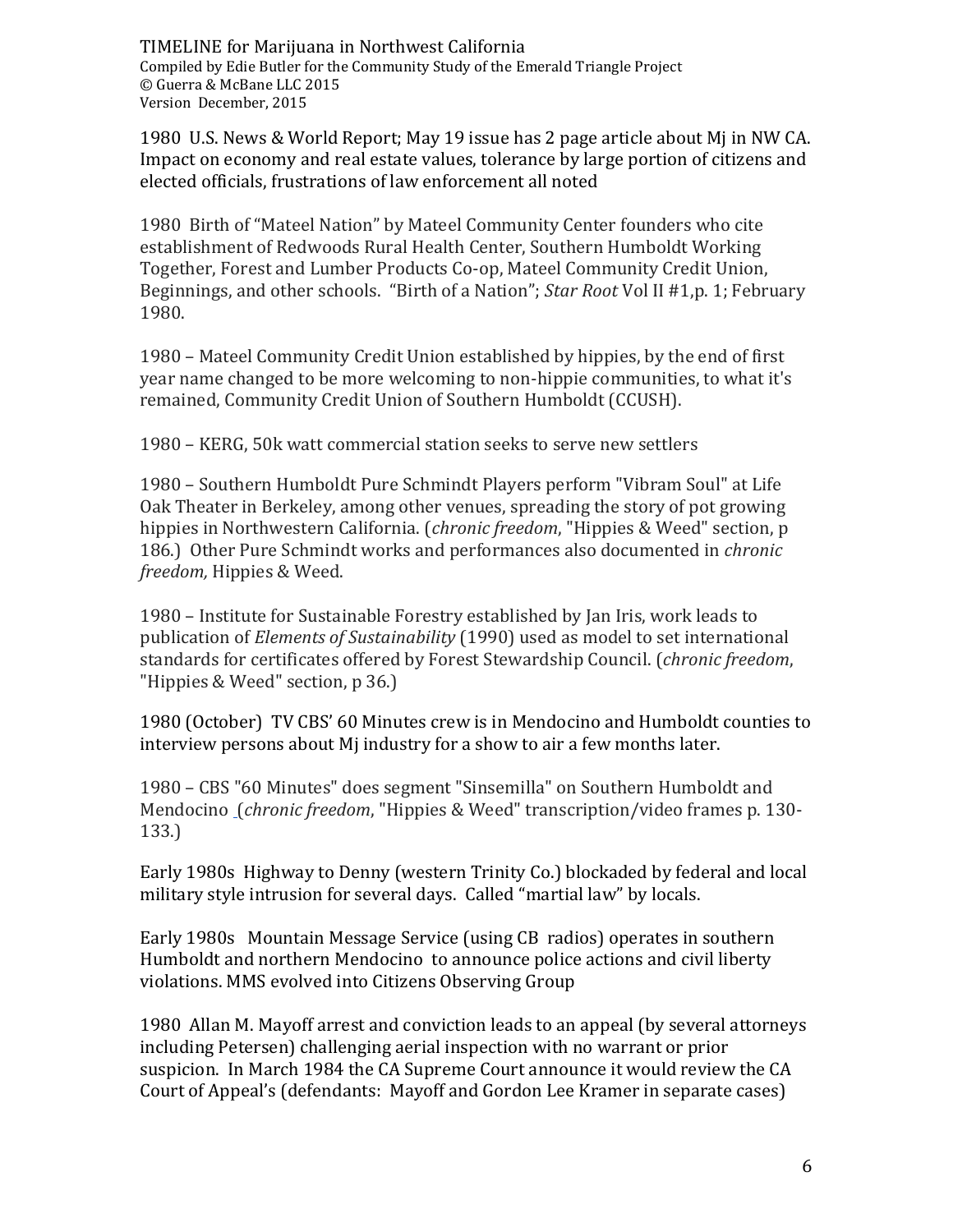decision that it is legal to base a search warrant on observations during aerial surveillance. Appeal denied in 1985. Similar cases in other CA counties were moving through the courts at the same time.

1980? Citizen initiated ballot measure to stop aerial spraying of herbicide in Humb Co was defeated

1980 or 1981 Pacific Paraphernalia (in Arcata) changed name to Pacific Paradise

1980 (Dec 11, Arcata Union) Mj theft leads to the death of a Fruitland man.

1982 (March 24 letter) U.S. Dept of Agriculture, Forest Service informs the Director of the California Department of Food and Agriculture that the Federal Drug Enforcement Agency and the Environmental Protection Agency have authorized the use of paraquat on Mj crops because it is a "weed" and not a "foodstuff". The Forest Service would still have to conduct an environmental assessment (NEPA requirement) before using the herbicide on public lands.

1982 "Zero Tolerance" polices start (Reagan makes \$200 million available for "War on Drugs"

1982 (March 18, Arcata Union) IRS announces that land confiscation maybe a prosecution strategy.

1982 (March) U.S Attorney Joseph Russoniello announces he will use Statute 882 Title 21 to confiscate homes and real estate used in conjunction with growing Mj, even without a criminal conviction. The plan was developed by the Law Enforcement Coordinating Committee. This is in addition to the existing practice of confiscating vehicles, equipment and other property.

1982 Kathy Davis killed during Mj harvest theft at her Salmon Creek home; Kathy was well respected and community is stunned.

1982 – Hippie political organizing by Jared Rossman and Bonnie Blackberry (later to found COG and CLMP) supports David Renner for Humboldt County Sheriff against candidates promising tougher Mj enforcement.

1982 (late in year) Humboldt Co. Sherriff Cox killed while attempting to resolve a dispute between residents in a local RV park and David Renner becomes Sherriff in early 1983.

1982 (Nov 18) Star Root newspaper in southern Humboldt carries large "prepaid" ad: "Pay Your Dues; Share the Wealth; Contribute" and pictures a Mj leaf. 28 nonprofit organizations and schools are listed.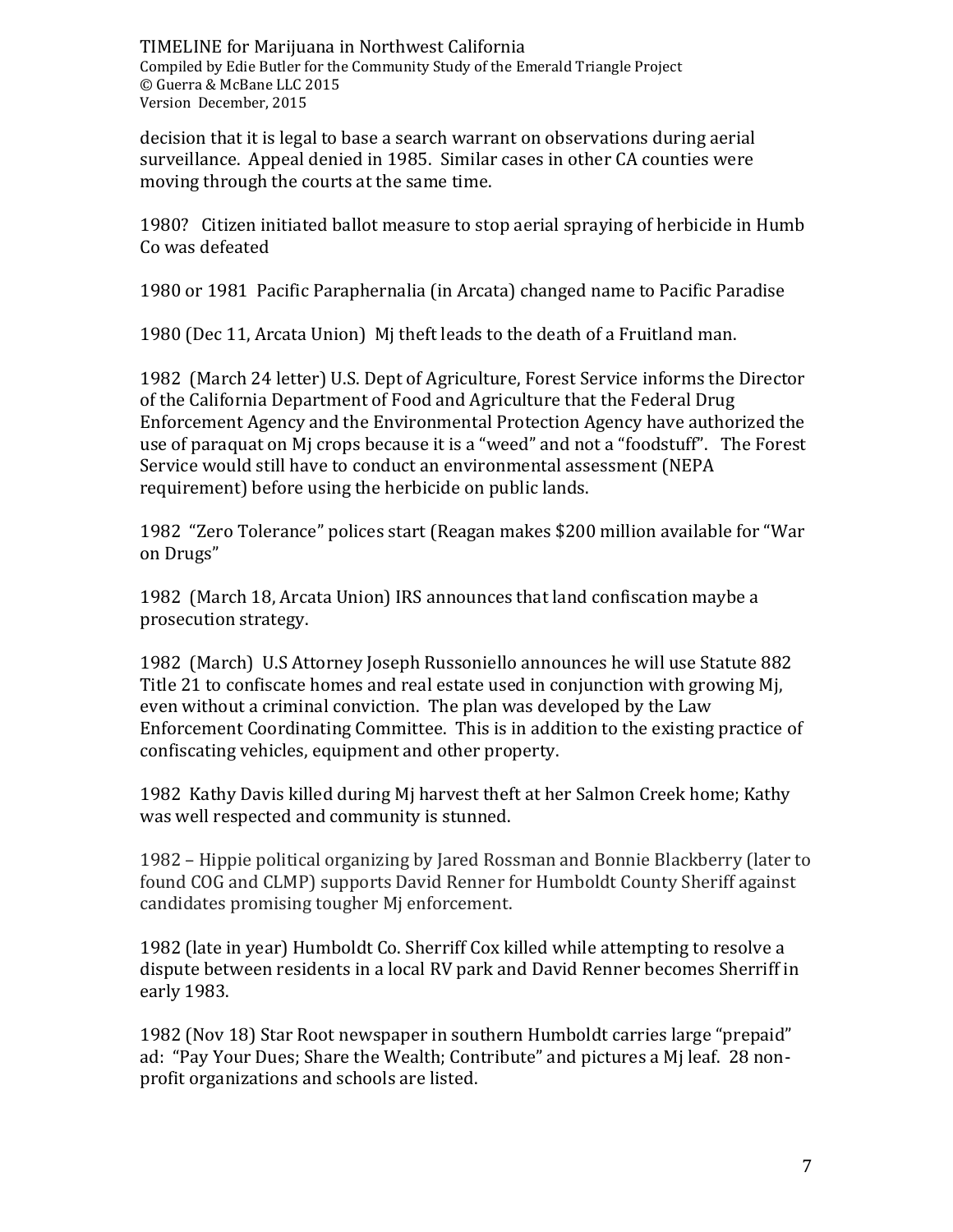1983 Interim Hearing on Marijuana Cultivation, Eureka City Hall. Entire report reproduced in *chronic freedom "*Hippies & Weed" section pp. 114-115.

1983 CAMP Campaign Against Marijuana Planting (CAMP) established in 14 CA counties; expands to 37 counties in 1984

1983? Citizens Observing Group (COG) forms; out of growing reaction civil liberty violations and the plan to bring a class action lawsuit against the Federal government. (Ed Denson, Bonnie Blackberry, Ron Sinoway) Eventually (1984) there was an injunction ordering helicopters to stay at least 500 ft above a residence. Volunteer observers (neighborhood watch style) would go to bust sites to document warrantless searches, seizures of and destruction of non Mj related property, intimidation and excessive use of force and detention of non-involved bystanders

1983 November – In Garberville, Fireman's Hall burns. Owned by SHWT (Southern Humboldt Working Together) nonprofit, insurance money seeds campaign that leads to establishing the Mateel Community Center. Harrold Murrish, owner of the only grocery store at that time, donated land in Redway. (*chronic freedom*, "Hippies & Weed" section, p 33.)

1983- 1984 Trespass grows increase and strategies for hiding plants developed

1983-1984 Indoor growing starts and increases rapidly

1983 (April, in Arcata Union) Seven lumber companies give "Authorization for Entry and Consent to Search" to law enforcement agents to facilitate investigation and prosecution of Mj growing.

1983 (April) Five day long multi-garden raid in southern King Range area. It is called a "pre-eradication operation" to remove/prevent growing on public lands.

1983 Raggae on the River – first year of what became an annual tradition concert/celebration in SoHum/Northern Mendo.

1984 (June) Humboldt County law enforcement and DA's office agree to cooperate with federal agencies to gather information about real estate purchases with cash where the buyer does not claim such income to the IRS

1984 Civil Liberties Monitoring Project (CLMP) is formed. Local residents volunteer to be observers and confidentiality is promised by CLMP for information. Observers agreed to a pledge of nonviolence and negotiated with Sheriff Dave Renner to allow COG notification and observation of raids. First observed Oct. 7, 1984. (*chronic freedom "*Hippies & Weed" section, p. 260)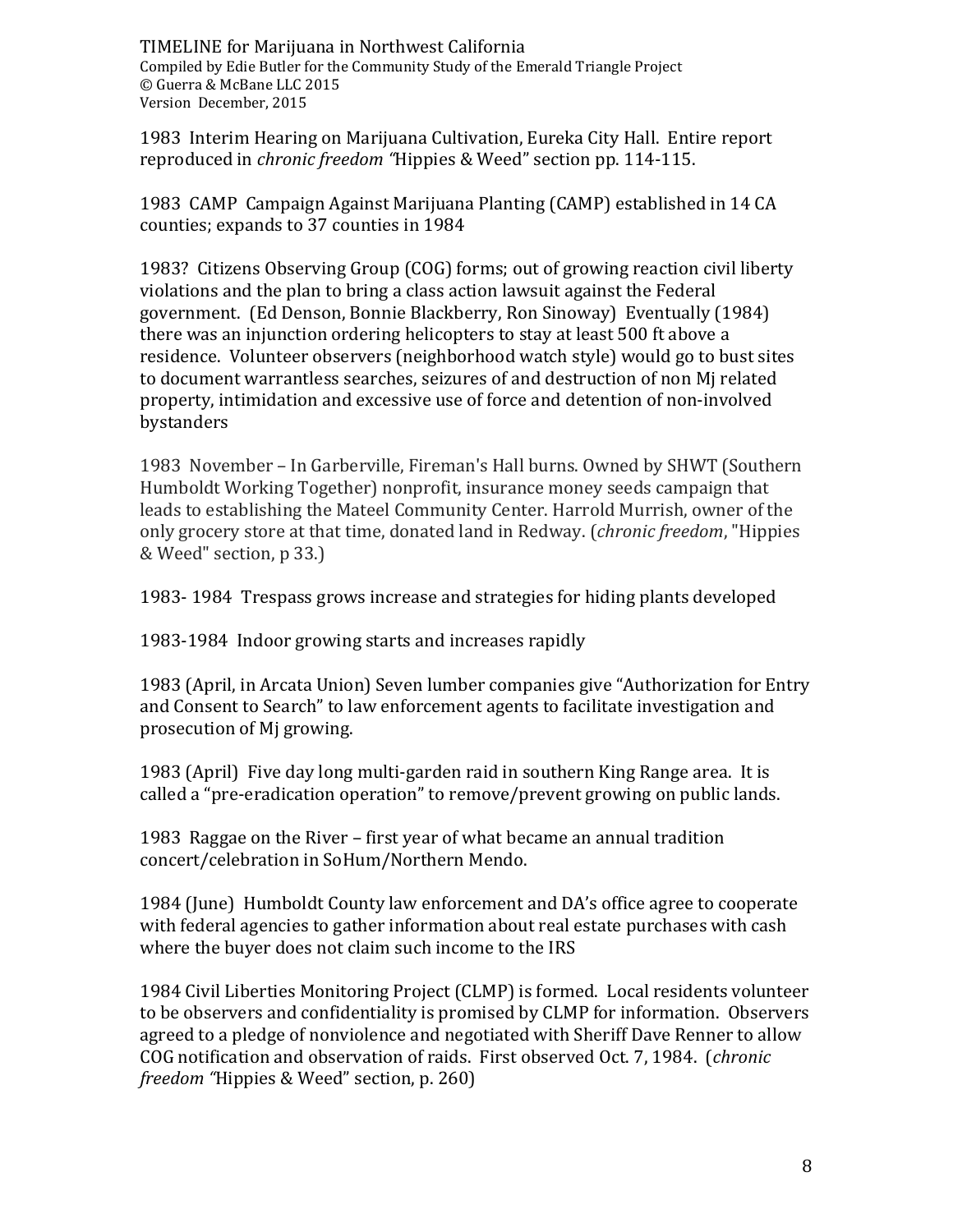1984 (March) Trinity County Board of Supervisors votes 4 to 1 to commit sheriff's deputies to work with U.S. Forest Service to have a strong presence in the Denny/New River watershed area to prevent planting of Mj; it will be a three year effort with \$300,000 committed by the federal government.

1984 (October) Attorney Ron Sinoway and Mel Perlston representing CA NORMAL, filed a motion in U.S. District Court asking CAMP to be halted for misuse of helicopters, destroying domestic water systems, and invasions of homes and privacy. The lawsuit led to a preliminary injunction. Depositions were supplied from 42 persons, organized by CLMP, to document the allegations.

1984 (Nov 1 in T/S) report of evidence of Mj growers killing, w/ firearms and w/poisons and w/ traps, deer and bears. Report of suppliers stocking warfarin (a poison).

1984 (Dec) Humboldt County Board of Supervisors votes to oppose any possible plans by the federal government to use paraquat or other herbicides for Mj eradication

1984 CLMP (Sinoway?) wins a court decision (Judge Robert Agular U.S. District Judge) limiting CAMP searches – esp re: the low altitude (below 500 ft) of aircraft flying over homes. Also decided is that the court will allow a class action lawsuit for damages and losses caused by CAMP. In Feb. 1985 the restrictions on CAMP's activities are somewhat reduced by Judge Agular. There are back and forth charges and challenges to CAMP's actions over the next year with Judge Agular court's involvement.

1984 (Dec) Federal prosecutors announce use of new law (Federal Comprehensive Crime Control Act or property forfeiture law)) permitting confiscation of land and of other property associated w/ Mj if there is a felony conviction. Example cited is from Mendo Co. Plea bargaining of property in exchange for dropping criminal federal charges is allowed in at least this case as reported in March 1985.

1985 (July) Operation Emerald Triangle, a CAMP operation in Mendocino, Trinity and Humboldt counties. The name "Emerald Triangle" is soon widely used to identify this region of CA.

1985 (July) Legal back and forth about citizen observers (witnessing and videotaping) being allowed near CAMP activities. At first they are subpoenaed then the subpoenas are halted and their presence is tolerated by CAMP.

1985 (Summer) There are a few reports of separate incidents of ground gunshots at CAMP helicopters in NE Humboldt County.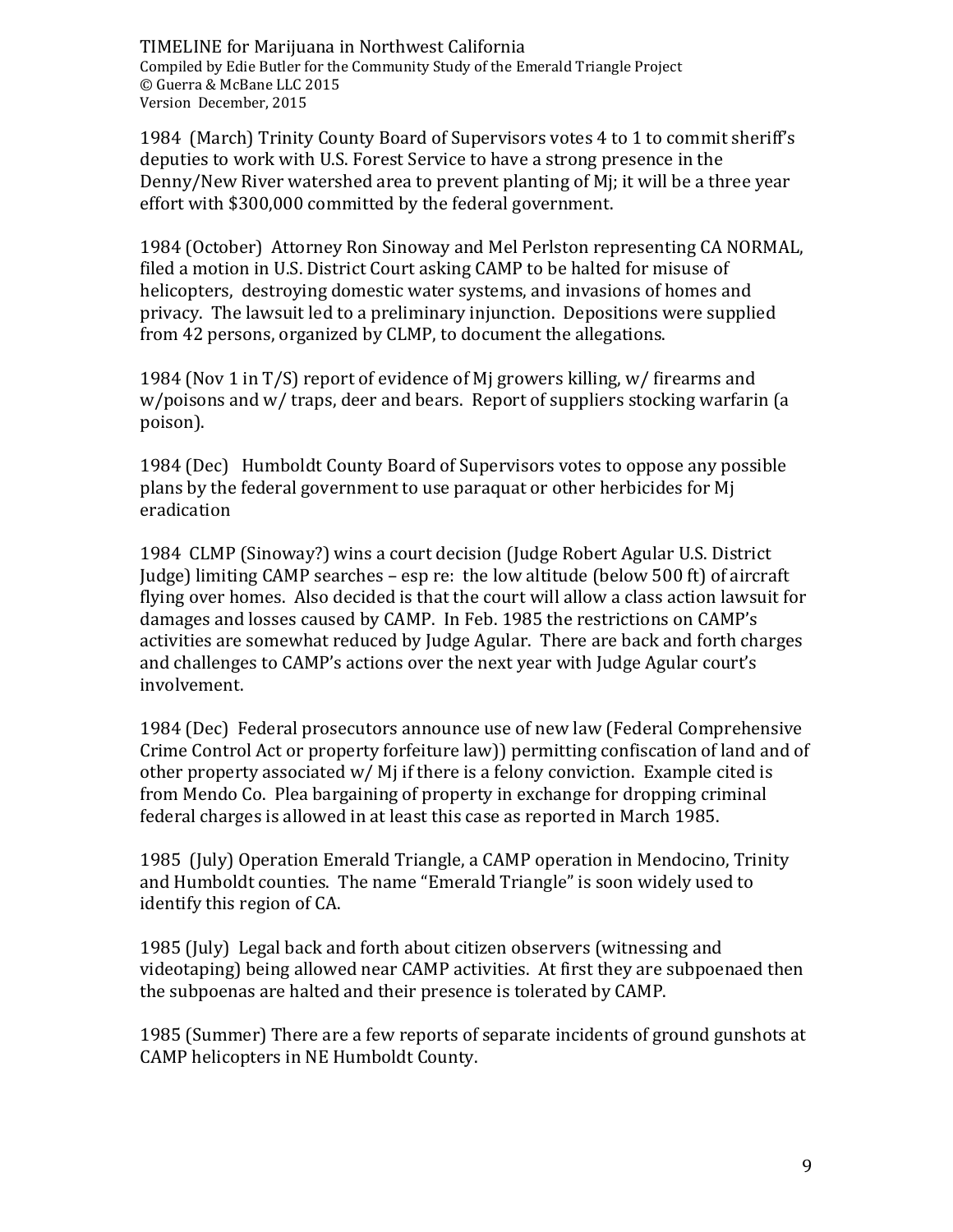1985? (could have been in 1987) (May) US Supreme Court, 5-4 decision, approves aerial surveillance even of back yards, so Mayoff (?) case challenging aerial inspection is denied

1986 (possibly earlier) many employers require drug testing as condition of employment offer, especially lumber mills and trucking

1986 (or late 1985) CA Supreme Court rules that police must have a search warrant to use aircraft to search for Mj in backyards (as opposed to "open fields"). The conviction of Larry Lynn Cook of Bonsall (San Diego Co.) is overturned.

1986 40 acres owned by a Redway man (Ronald Williams) is confiscated for Mj grow. Many others were indicted (in Feb.) and will face individual trials.

1986 (May) Federal District Court judge rules that property seized (in Humb. Co.) under the 1984 Crime Control Act must be limited to that which was used for growing Mj. Federal Attorney Peter Robinson announces that the court will sidestep the limitation by filing separate civil lawsuits. More than real estate is targeted: vehicles, and other valuable property are seized and auctioned by the Sheriff's office, (Dec 1 T/S article).

1986 CA Department of Fish and Game publishes "Outdoor Alert" (approx.. 68,000 copies) brochure to warn the public about Mj growing and growers. Elected officials and business communities dispute accuracy of its content so it is not reprinted.

1986 (Sept 17, in Arcata Union) Judge Thomas Kongsgaard is named as CAMP Observer to monitor compliance by CAMP and takes testimony from citizens re: CAMP's activities.

1986 Ed Parsons runs for Humb. Co. District Attorney; openly criticizes CAMP

1986 (reported 1/2/1987 in T/S) CA Supreme Court rules, in the People vs Mayoff case, that random aerial surveillance is constitutional but the flight needs to be high enough to not be able to observe the details of human activity and urges the CA legislature to establish standards to "balance the needs of law enforcement against legitimate privacy expectations".

1987 KMUD radio station goes on the air in May. News of law enforcement activity aired as it was received. The Local News show started the same year and broadcast full coverage of marijuana related events and issues. KMUD grew out of a prior radio station developed by Dan Healy (manager for Grateful Dead)

1988 Building code enforcement leads to uproar and standing room only public hearings in Humb Co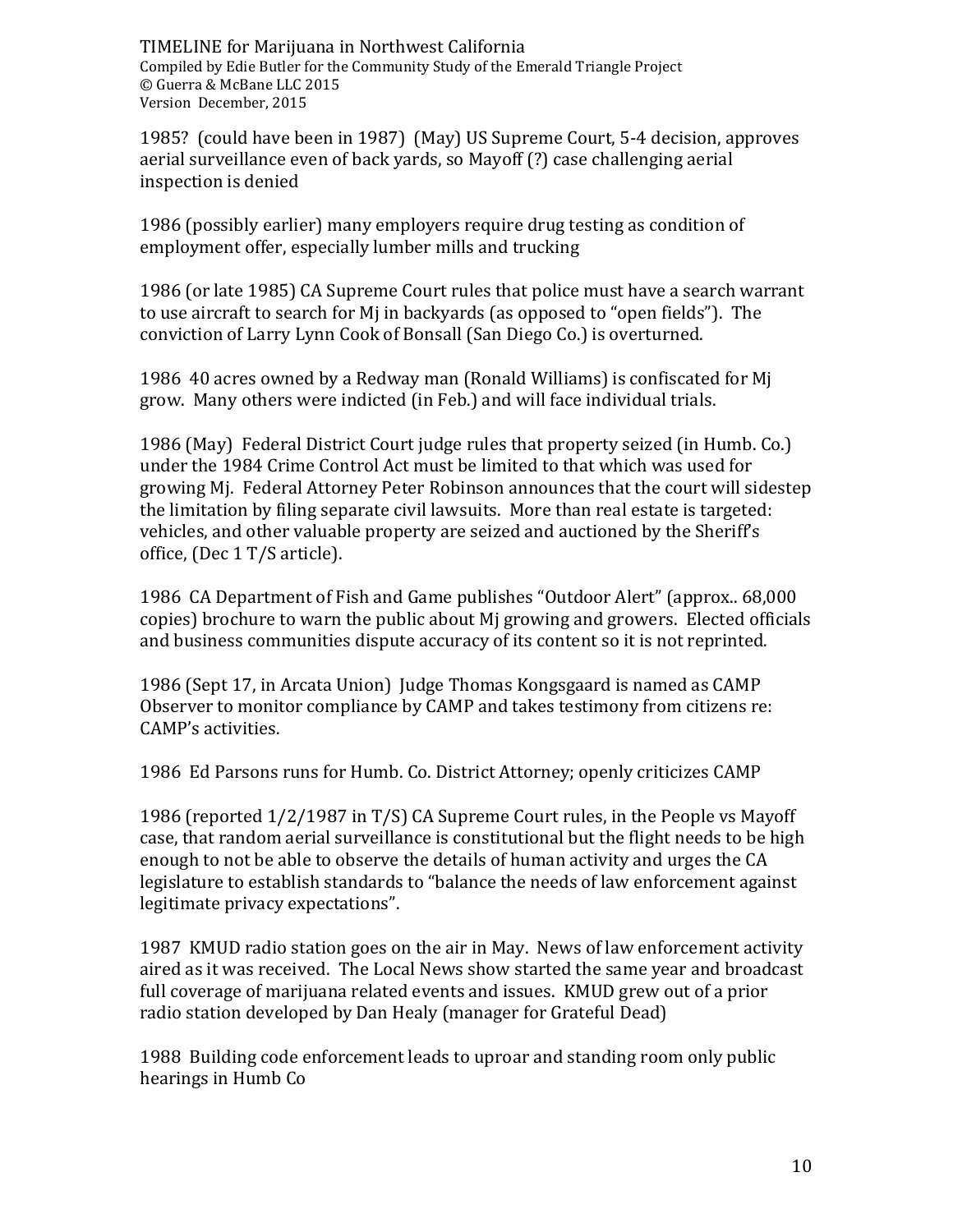1989 Former Humboldt CHP and Sheriff officers indicted by Federal Grand Jury on drug, weapons charges (needs research)

1989 (Oct) Operation Green Merchant by DEA agents, Humb. Co. MET agents. and CA Bureau of Narcotics Enforcement agents. Raided were Paradise Hydroponics in Eureka and Sylvandale Nursery in Phillipsville where business records and computers were seized and information in them used to justify searches, and then arrests, of two Crescent City residents.

## **1990s**

1990 Operation Green Sweep (Aug) combines federal agents and National Guard in local highly publicized raids (video of press confr in Merle Shuster Photograph Collection at HSU Library). Motivation for raid connected with federal government (Bush admin) desire to show Colombia that US is taking action to curb domestic supply of Mj. Bush admin later denies allegation.

1991 Hemp Fest West held in Arcata's Redwood Park

1991 *HempStalk*: Hempsters Home Journal is published in Arcata by Joe Symanzik (number of issues or duration of publication not researched)

1993 (Dec 13) Press Democrat report of Mexican men hired to guard Mj gardens. Implication is that the gardens are owned by US citizens. In August the guards had been ambushed and one killed after the crop was seized by law enforcement. Three other attacks (including another killing) in the region noted.

1994 "Three Strikes" felony law enacted in CA

1996 Proposition 215 passes; medical marijuana permitted in CA

Late 1990s April 20 (420) Annual celebrations in Arcata's Redwood Park start at some point and eventually grow to be so large that the city takes action to limit and then stop them.

# **2000s**

2000 Buckeye Conservancy forms – from their website 5/29/15 "dedicated to the promotion, communication and implementation of those ideals and policies that support the ecologic and economic sustainability of natural resources and open space in family ownership."

2000 Mendocino voters pass Measure G, a county initiative, that ordered local law enforcement to make prosecution of possession of 25 or fewer Mj plants the lowest priority for local law enforcement.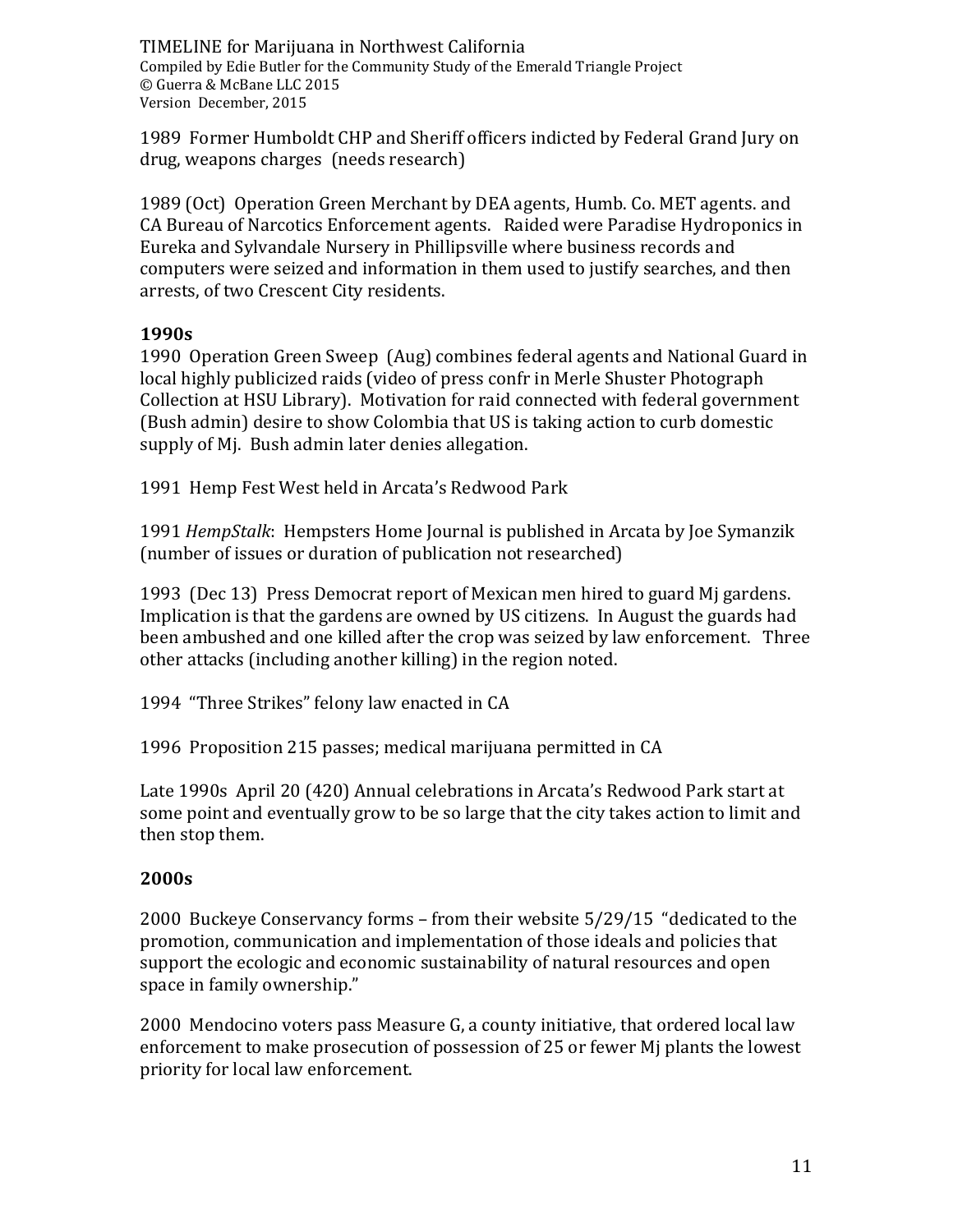2003 SB 420 passed in California to further implement Prop. 215 by setting legal limits on the amount of Mj a patient with a doctor's recommendation could possess and by permitting a designated caregiver to grow Mj on behalf of a patient, or patients. In 2008 the CA Appellate Court ruled the limits established by SB 420 are unconstitutional.

2008 Operation Southern Sweep – focus is most concentrated on ranchland nicknamed "Buddaville" in Southern Humboldt Co.

2008 CA Appellate Court (People v. Kelly) ruled the limits established by SB 420 are unconstitutional.

2008 (June) Mendocino County voters pass Measure B which repealed Measure G which passed in 2000.

2008 Building code, unpermitted structures targeted (using position created to enforce environmental laws) in Humb Co. causing uproar and heavily attended hearings. A committee is formed which holds several hearings/meetings

2008 Southern Humboldt – Salmon Creek area growers' group speaks out against use of diesel powered generators for indoor growing of Mj. They place notices in publications (*Independent, The Trader)* and are covered in the Oct. 2, 2008 *Northcoast Journal* cover story: "After Hacker Creek". (*chronic freedom* "Hippies & Weed" section, p.391, p.397)

### **2010s**

2010 Proposition 19 to decriminalize adult recreational use of Mj fails in CA

2012 Zip Tie Program. Mendocino County Board of Supervisors passes Ordinance No. 4291 to amend Chapter 9.31 of the Mendocino County Code titled "Medical Marijuana Cultivation Regulation" It is nicknamed the "zip tie program". It starts off with county sheriff leadership but by 2013? influence and interference (and subpoena for records) from Federal Attorneys for Northern California force Mendo Co. to halt the program.

2012 HumCPR (Humboldt Coalition for Property Rights) sues Humboldt County over the issue of "shaded parcels"; parcels the County deems were possibly not legally created.

2012 Emerald Growers Association starts

2013 or earlier - Public roads through national forest areas used to transport Mj give USFS law enforcement grounds to bring Federal charges for Mj